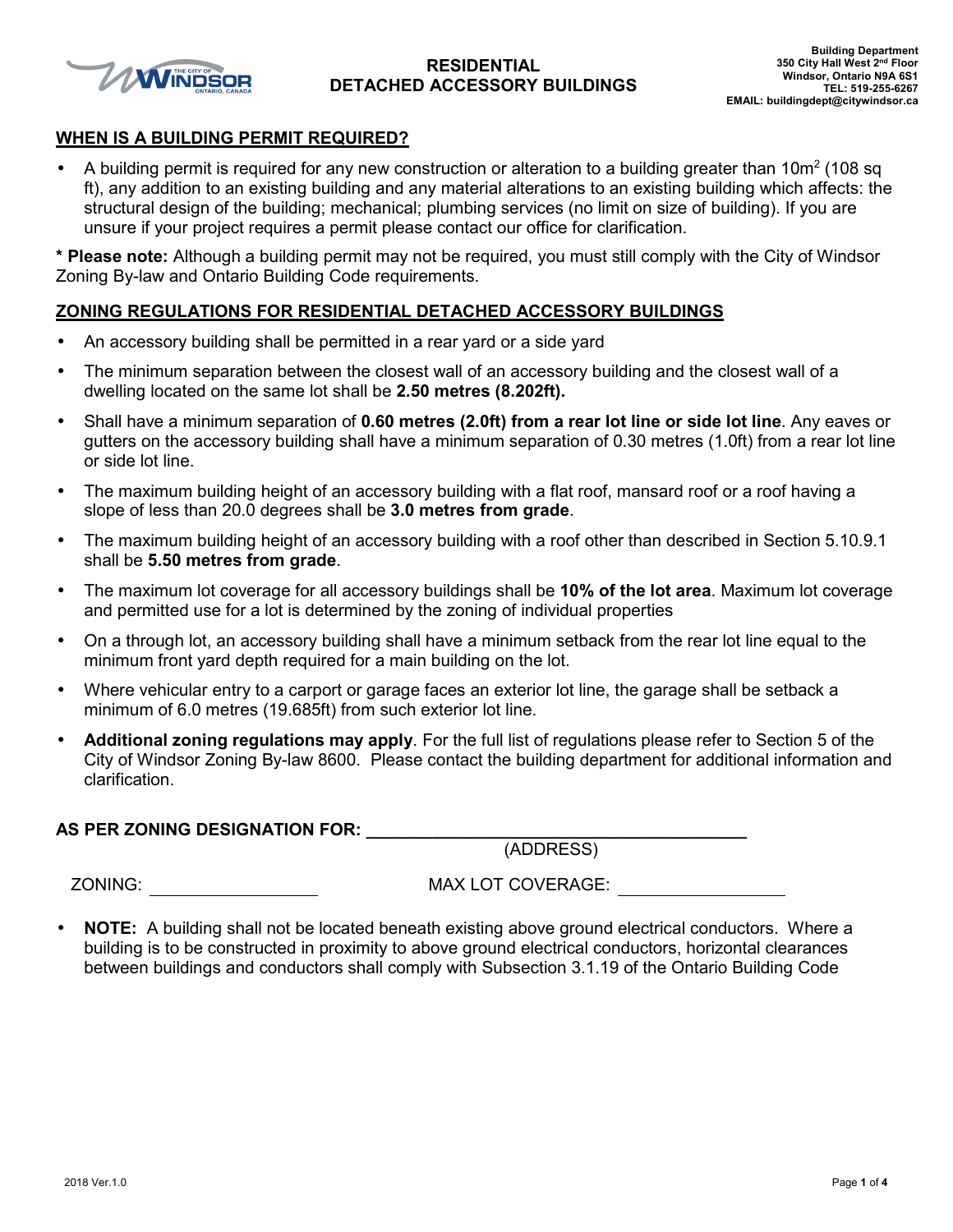### **WHAT DO I NEED TO SUBMIT FOR A BUILDING PERMIT FOR A DETACHED ACCESSORY STRUCTURE?**

- A completed Schedule 'A' **Application to Construct**
- Two copies of a **Site Plan** A site plan identifies buildings and other features in relation to property boundaries. It should identify the location of your existing house, other existing structures (ie. garages, sheds, decks) and the proposed construction
	- o The following information should be shown on a site plan:
		- **Peroperty lines with dimensions**
		- all new and existing structures with distances to property lines and the distances to other structures
		- overall dimensions/area of new and existing structures (to determine lot coverage)
		- right-of-ways and easements





- Additional drawings are required for pole barns
- Along with the documents/drawings listed above, other approvals may be required for your particular project. The following are some approvals that may be required upon submitting your application prior to issuance of a building permit.
	- o ERCA(519-776-5209 ext 346)
	- o Septic Sewage System Approval
	- o Ministry of Transportation and/or Additional permits or approvals



## **FIRST STREET**

• **Front Elevation and a Side Elevation**- Elevations show the exterior view of a building.

o The following information must be shown on an elevation:

- overall height of building
- slope/pitch of roofs
- exterior finishes and materials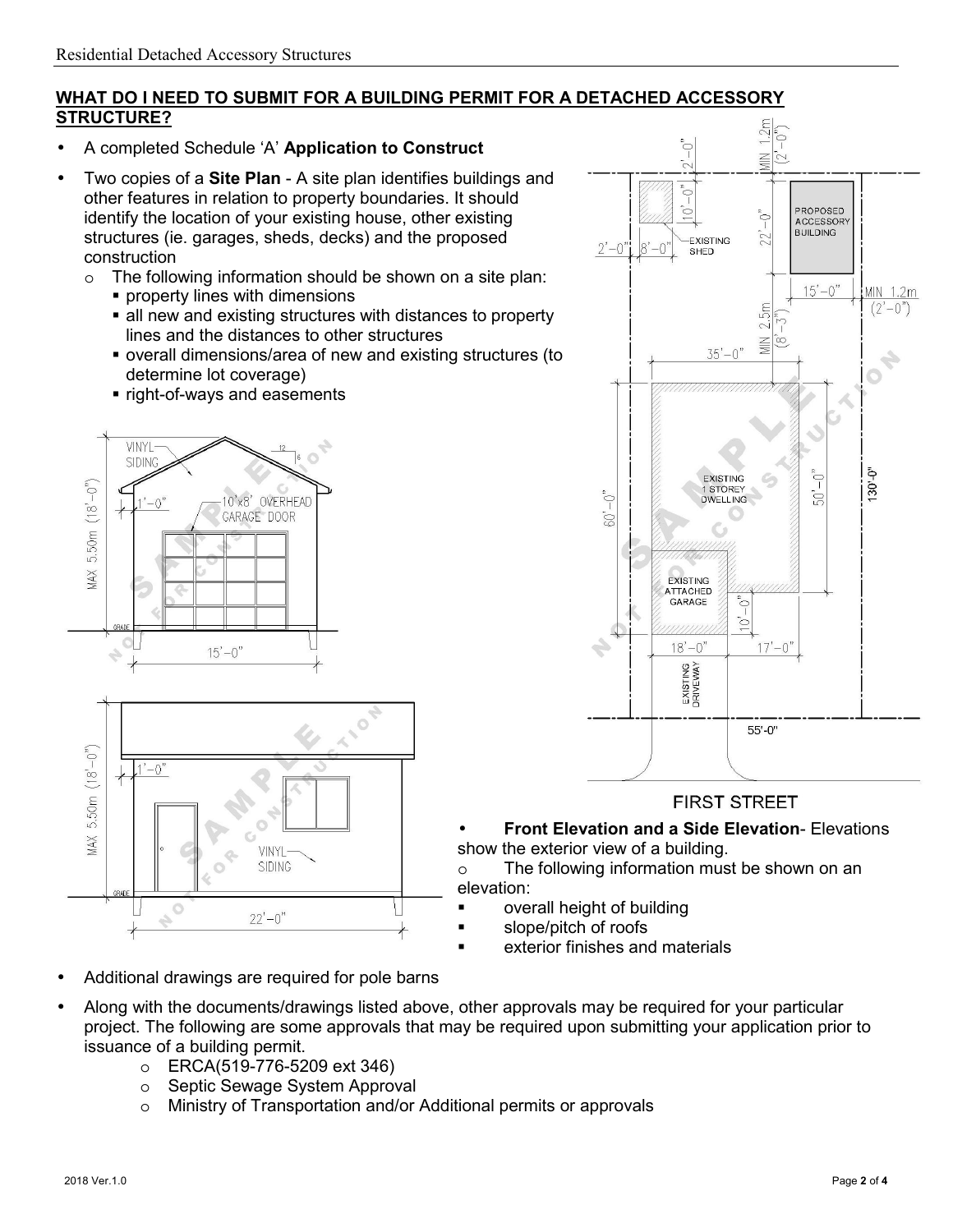



**RAT WALL FOUNDATION** 

\*\* MAXIMUM SIZE OF STRUCTURE FOR THIS TYPE OF FOUNDATION IS 55m\* (APPROX, 592 sq ft) \*\*NO MASONRY CAN BE SUPPORTED WITH THIS TYPE OF FOUNDATION

### **FULL FOUNDATION**

\*\* THIS TYPE OF FOUNDATION IS FOR STRUCTURES GREATER THAN 55m<sup>2</sup> (APPROX. 592 sq ft) AND/OR SUPPORTING MASONRY

## **WHAT IS THE COST OF A BUILDING PERMIT**

• The following is the standard fees that apply for a detached accessory structure.

| <b>Construction Permit Fee</b> | \$210 minimum; \$14.00 per \$1,000 of the estimated cost of the work |
|--------------------------------|----------------------------------------------------------------------|
| Service Fee                    | \$3                                                                  |
| Indemnity Deposit*             | \$500 for buildings $55m^2$ and under                                |

\$50/m of frontage for buildings over 55m<sup>2</sup> and/or buildings with full foundations

*\*a sum of money paid to the City of Windsor to meet the cost of repairing any damage to the sidewalk, curbing or paved boulevard or to any water service box or to any other service therein caused by vehicles delivering material, or removing material from a lot on which a building is being constructed of demolished. Upon the completion of the construction or demolition of the building, the deposit, less any costs the Corporation incurs for any repairs or removal of building materials, waste or soil from the public streets, shall be refunded by the Corporation.* 

Some fees may vary. For a complete fee schedule please go to the web site at www.citywindsor.ca

**Please note:** Fees as of June 1 2019 and are **subject to change** upon Council approval